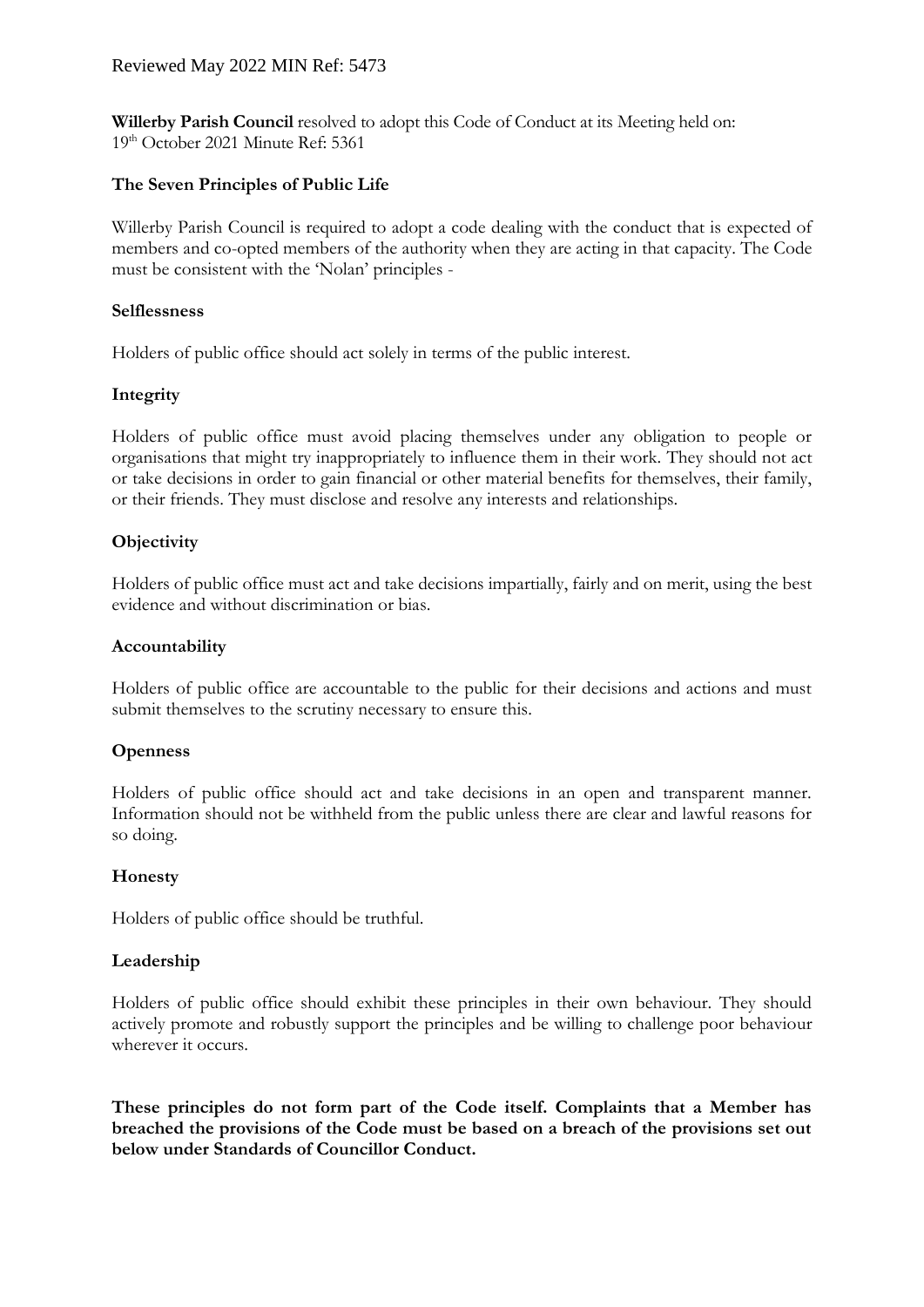# **WILLERBY PARISH COUNCIL**

# **MEMBER CODE OF CONDUCT**

## **Definitions**

In this Code of Conduct:-

**Councillor** means a member or co-opted member of a local authority; "co-opted member" is defined in the Localism Act 2011 Section 27(4) as "a person who is not a member of the authority but who

(a) is a member of any committee or sub-committee of the authority, or;

(b) is a member of, and represents the authority on, any joint committee or joint sub-committee of the authority;

and who is entitled to vote on any question that falls to be decided at any meeting of that committee or sub-committee".

**Family** means Spouse, Civil partner, any person with whom you are living as a spouse or civil partner, parent, grandparent, child, grandchild or sibling.

## **Purpose of the Code of Conduct**

The purpose of this Code of Conduct is to assist you, as a councillor, in modelling the behaviour that is expected of you, to provide a personal check and balance, and to set out the type of conduct that could lead to action being taken against you. It is also to protect you, the public, fellow councillors, authority officers and the reputation of local government. It sets out your specific obligations in relation to standards of conduct. The fundamental aim of the Code is to create and maintain public confidence in the role of councillor and local government.

# **Application of the Code of Conduct**

This Code of Conduct applies to you as soon as you sign your declaration of acceptance of the office of councillor or attend your first meeting as a co-opted member and continues to apply to you until you cease to be a councillor.

This Code of Conduct applies to you when you are acting in your capacity as a councillor which may include when:

- you misuse your position as a councillor
- Your actions would give the impression to a reasonable member of the public with knowledge of all the facts that you are acting as a councillor;

The Code applies to all forms of communication and interaction, including:

- at face-to-face meetings
- at online or telephone meetings
- in written communication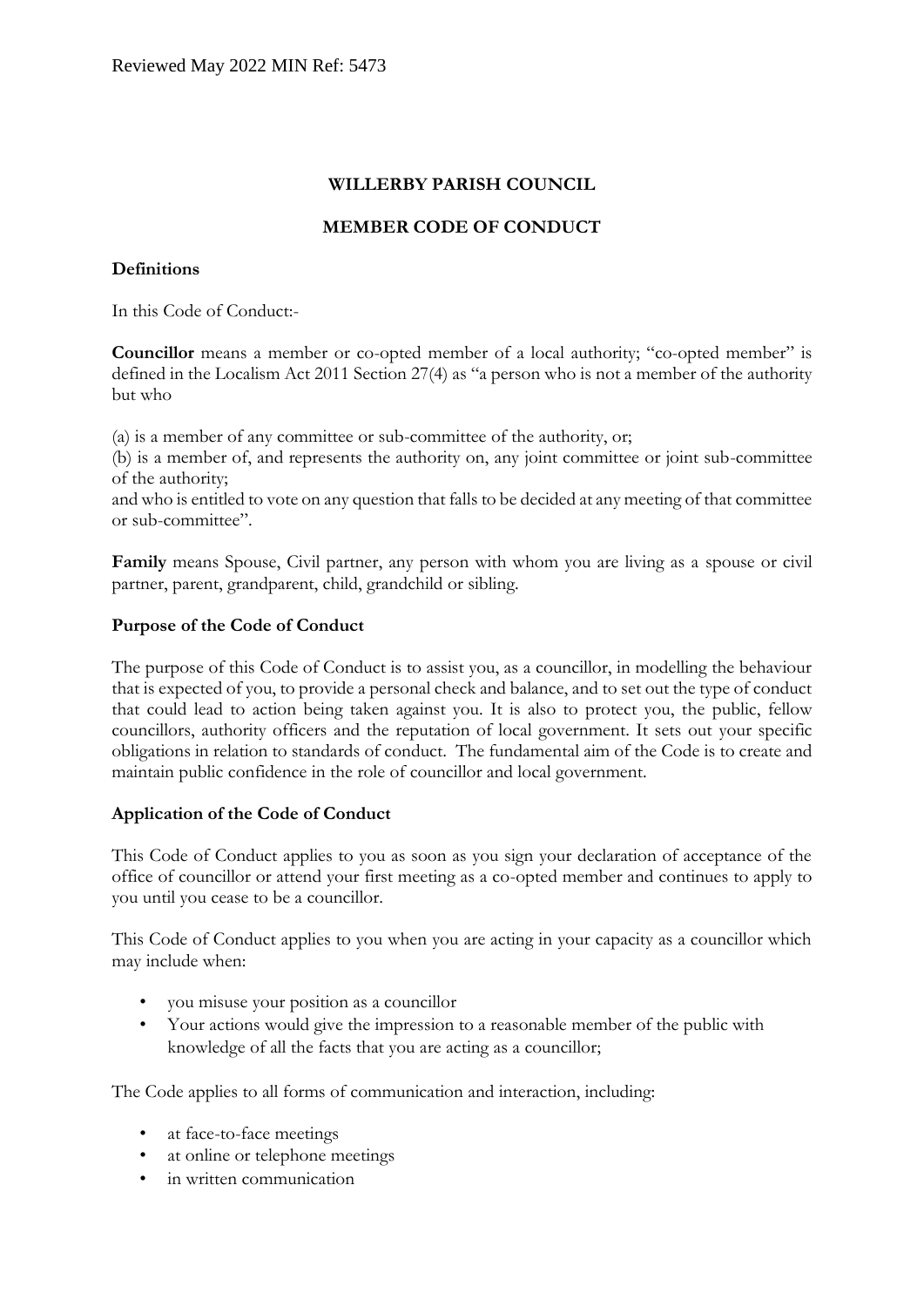- in verbal communication
- in non-verbal communication
- in electronic and social media communication, posts, statements and comments.

Your Monitoring Officer has statutory responsibility for the implementation of the Code of Conduct, and you are encouraged to seek advice from your Monitoring Officer on any matters that may relate to the Code of Conduct. Town and parish councillors are encouraged to seek advice from their Clerk, who may refer matters to the Monitoring Officer.

### **Standards of councillor conduct**

This section sets out your obligations, which are the minimum standards of conduct required of you as a councillor. Should your conduct fall short of these standards, a complaint may be made against you, which may result in action being taken.

Guidance is included to help explain the reasons for the obligations and how they should be followed.

## **1. You must treat others with respect**

Respect means politeness and courtesy in behaviour, speech, and in the written word. Debate and having different views are all part of a healthy democracy. As a councillor, you can express, challenge, criticise and disagree with views, ideas, opinions and policies in a robust but civil manner. You should not, however, subject individuals, groups of people or organisations to personal attack.

In your contact with the public, you should treat them politely and courteously. Rude and offensive behaviour lowers the public's expectations and confidence in councillors.

In return, you have a right to expect respectful behaviour from the public. If members of the public are being abusive, intimidatory or threatening you are entitled to stop any conversation or interaction in person or online. Intimidatory or threatening behaviour which may amount to a criminal offence can be reported to the Police. You may also report any such behaviour to the relevant social media provider. This also applies to fellow councillors, where action could then be taken under the Councillor Code of Conduct, and authority employees, where concerns should be raised in line with the local authority's councillor officer protocol.

### **2. You must not:**

- **a. Bully any person.**
- **b. Harass any person.**
- **c. Do anything which may cause your authority to breach any of the equality enactments.**

The Advisory, Conciliation and Arbitration Service (ACAS) characterises bullying as offensive, intimidating, malicious or insulting behaviour, an abuse or misuse of power through means that undermine, humiliate, denigrate or injure the recipient. Bullying might be a regular pattern of behaviour or a one-off incident, happen face-to-face, on social media, in emails or phone calls, happen in the workplace or at work social events and may not always be obvious or noticed by others.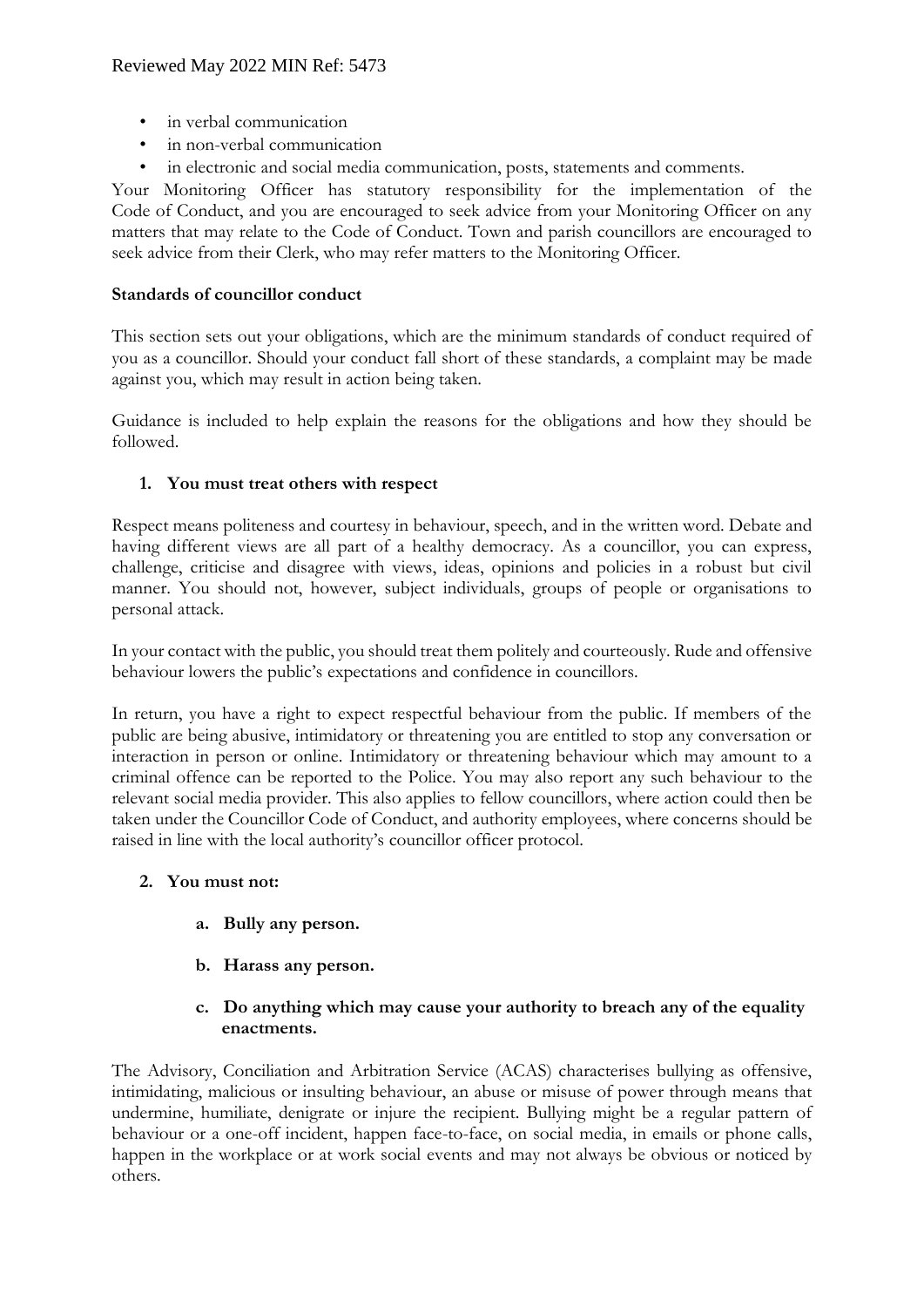The Protection from Harassment Act 1997 defines harassment as conduct that causes alarm or distress or puts people in fear of violence and must involve such conduct on at least two occasions. It can include repeated attempts to impose unwanted communications and contact upon a person in a manner that could be expected to cause distress or fear in any reasonable person.

Unlawful discrimination is where someone is treated unfairly because of a protected characteristic. Protected characteristics are specific aspects of a person's identity defined by the Equality Act 2010. They are age, disability, gender reassignment, marriage and civil partnership, pregnancy and maternity, race, religion or belief, sex and sexual orientation.

The Equality Act 2010 places specific duties on local authorities. Councillors have a central role to play in ensuring that equality issues are integral to the local authority's performance and strategic aims, and that there is a strong vision and public commitment to equality across public services.

### **3. You must not compromise, or attempt to compromise, the impartiality of anyone who works for, or on behalf of, the authority**.

Officers work for the local authority as a whole and must be politically neutral. They should not be coerced or persuaded to act in a way that would undermine their neutrality. You can question officers in order to understand, for example, their reasons for proposing to act in a particular way, or the content of a report that they have written. However, you must not try and force them to act differently, change their advice, or alter the content of that report, if doing so would prejudice their professional integrity.

# **4. You must not**

# **a. Disclose information:**

- **i. given to you in confidence by anyone**
- **ii. acquired by you which you believe, or ought reasonably to be aware, is of a confidential nature,**
- **iii. which consists of the personal data of another person , unless** 
	- **1. You have received the consent of a person authorised to give it;**
	- **2. You are required by law to do so;**
	- **3. the disclosure is made to a third party for the purpose of obtaining professional legal advice provided that the third party agrees not to disclose the information to any other person; or**
	- **4. the disclosure is:** 
		- **a. reasonable and in the public interest; and**
		- **b. made in good faith and in compliance with the reasonable requirements of the local authority; and**
		- **c. You have consulted the Monitoring Officer prior to its release.**
- **b. Improperly use knowledge gained solely as a result of your role as a councillor for the advancement of you, your close associates, members of your family, your employer or your business interests.**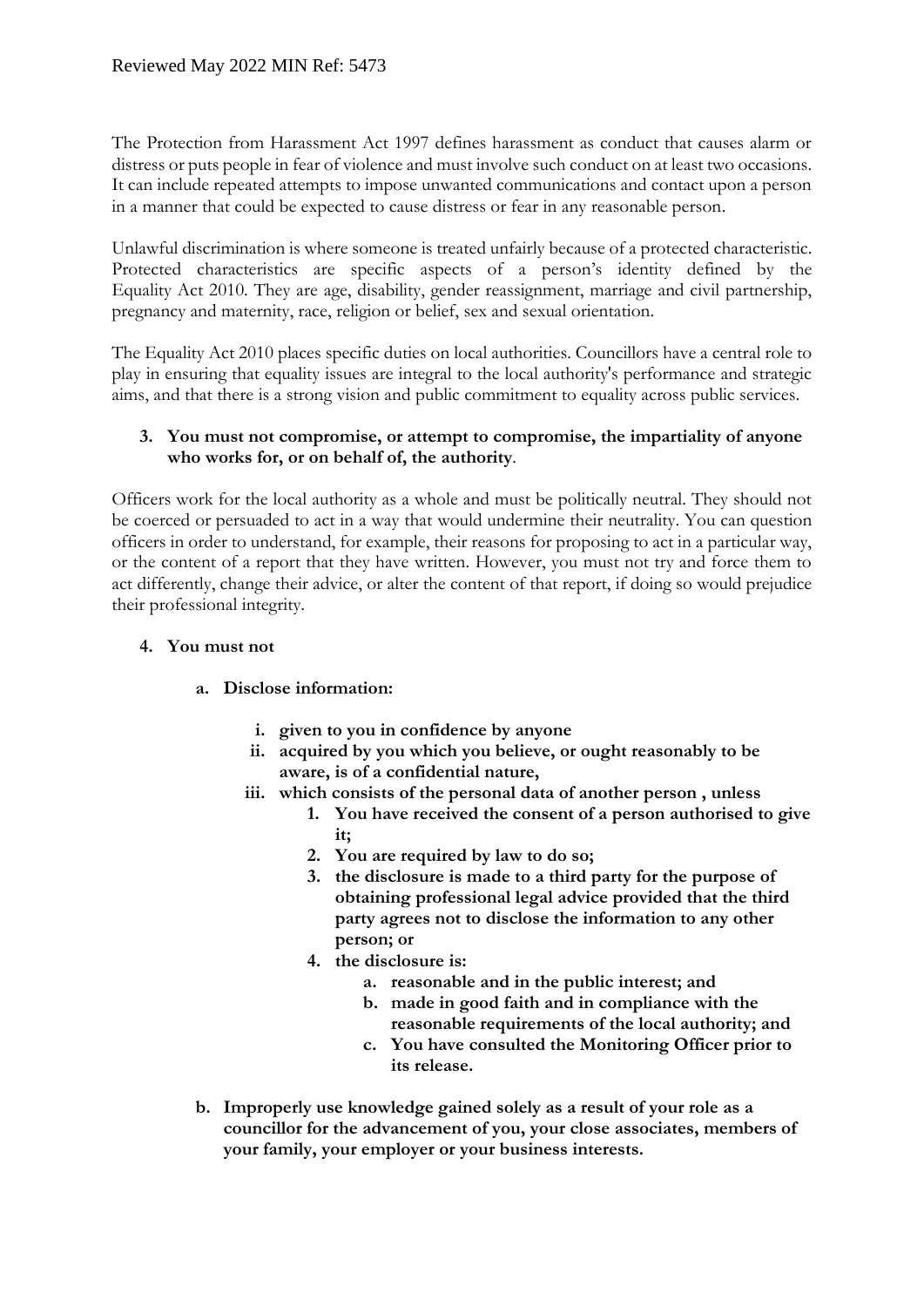# **c. Prevent anyone from getting information that they are entitled to by law**.

Local authorities must work openly and transparently, and their proceedings and printed materials are open to the public, except in certain legally defined circumstances. You should work on this basis, but there will be times when it is required by law that discussions, documents and other information relating to or held by the local authority must be treated in a confidential manner. Examples include personal data relating to individuals or information relating to ongoing negotiations.

# **5. You must not conduct yourself in a manner that could reasonably be regarded as bringing your office or authority into disrepute.**

As a Councillor, you are trusted to make decisions on behalf of your community and your actions and behaviour are subject to greater scrutiny than that of ordinary members of the public. You should be aware that your actions might have an adverse impact on you, other councillors and/or your local authority and may lower the public's confidence in your or your local authority's ability to discharge your/its functions. For example, behaviour that is considered dishonest and/or deceitful can bring your local authority into disrepute.

You are able to hold the local authority and fellow councillors to account and are able to constructively challenge and express concern about decisions and processes undertaken by the council whilst continuing to adhere to other aspects of this Code of Conduct.

# **6. You must not use, or attempt to use, your position improperly to the advantage or disadvantage of yourself or anyone else.**

Your position as a member of the local authority provides you with certain opportunities, responsibilities and privileges, and you make choices all the time that will impact others. However, you should not take advantage of these opportunities to further your own or others' private interests or to disadvantage anyone unfairly.

- **7. You must not misuse council resources.**
- **8. When using the resources of the local authority or authorising their use by others you must:** 
	- **a. act in accordance with the authority's requirements**

## **b. ensure that such resources are not used improperly for political purposes (including party political purposes)**

You may be provided with resources and facilities by the local authority to assist you in carrying out your duties as a councillor.

Examples include:

- office support
- stationery
- equipment such as phones, and computers
- transport
- access and use of local authority buildings and rooms.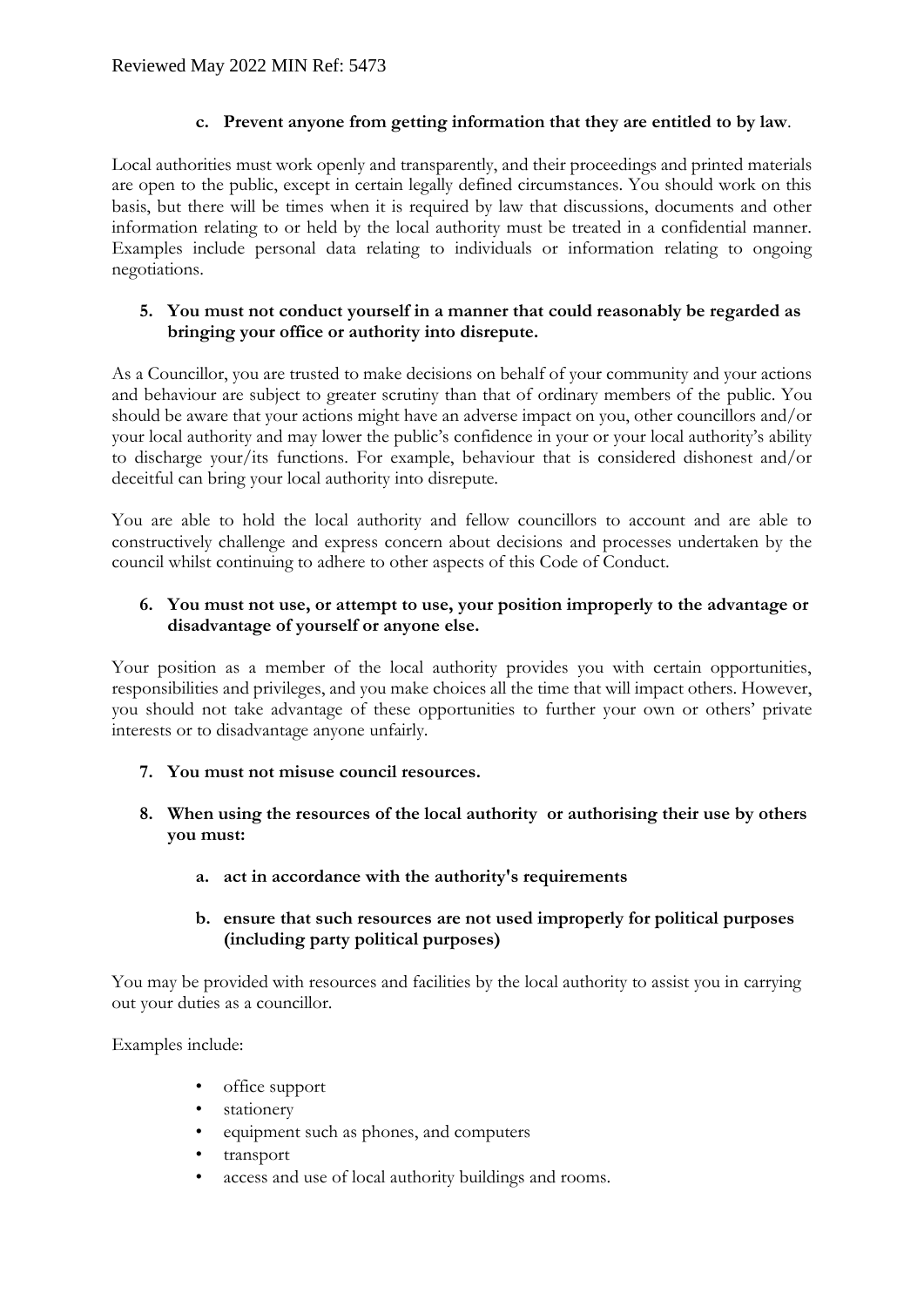# Reviewed May 2022 MIN Ref: 5473

These are given to you to help you carry out your role as a councillor more effectively and are not to be used for business or personal gain. They should be used in accordance with the purpose for which they have been provided and the local authority's own policies regarding their use.

## **9. You must –**

- **a. undertake Code of Conduct training provided by your principal authority**
- **b. co-operate with any Code of Conduct investigation and/or determination.**
- **c. comply with any sanction imposed on you following a finding that you have breached the Code of Conduct.**

### **10. You must not –**

- **a. intimidate or attempt to intimidate any person who is likely to be involved with the administration of any investigation or proceedings.**
- **b. make any trivial or malicious complaint against any other Member alleging a breach of any of the provisions of this Code of Conduct.**

It is extremely important for you as a councillor to demonstrate high standards, for you to have your actions open to scrutiny and for you not to undermine public trust in the local authority or its governance. If you do not understand or are concerned about the local authority's processes in handling a complaint you should raise this with your Monitoring Officer.

- **11. You must within 28 days of receipt, register offers of gifts or hospitality with a value of £25 or more which have been offered to you in your capacity as a Member of the authority from any person or body other than the authority.**
- **12. You must not accept gifts and hospitality regardless of value where it may lead any reasonable person with knowledge of the relevant facts to believe that you might be influenced by the gift or hospitality given.**

In order to protect your position and the reputation of the authority, you should exercise caution in accepting any gifts or hospitality which are (or which you reasonably believe to be) offered to you because you are a councillor. The presumption should always be not to accept significant gifts or hospitality. However, there may be times when such a refusal may be difficult if it is seen as rudeness in which case you could accept it but must ensure it is publicly registered. However, you do not need to register gifts and hospitality which are not related to your role as a councillor, such as Christmas gifts from your friends and family. It is also important to note that it is appropriate to accept normal expenses and hospitality associated with your duties as a councillor. If you are unsure, do contact your Monitoring Officer for guidance.

# **Registration of Interests**

**13. You must before the end of 28 days beginning on the day on which you become a Member of the authority or within 28 days of any change in an interest or becoming aware of any new interest notify the Monitoring Officer of:**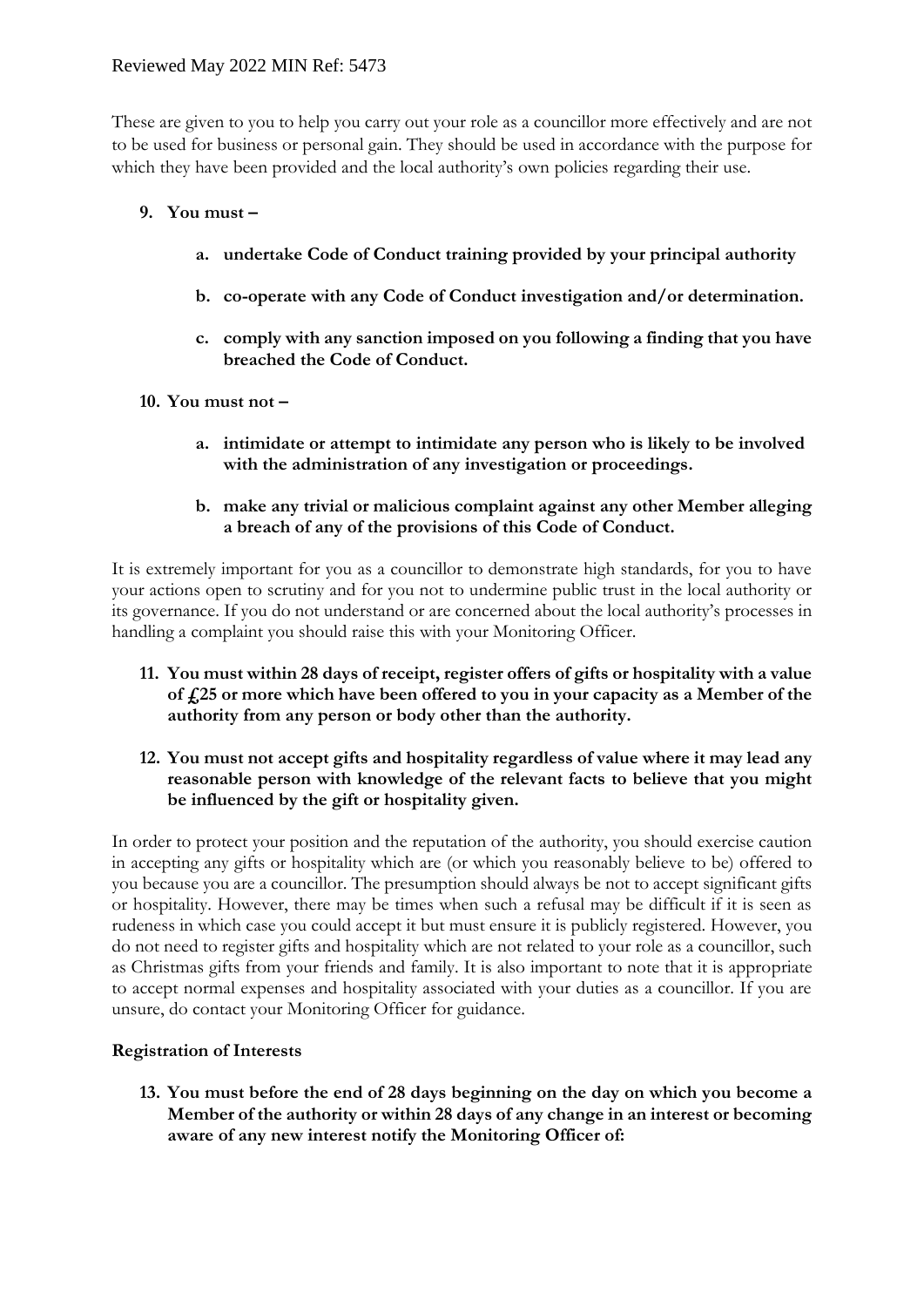- **a. The following Pecuniary Interests of yourself, your spouse or civil partner, any person with whom you are living as husband or wife or any person with whom you are living as if they were a civil partner:**
	- **i. Any employment, office, trade, profession or vocation carried on for profit or gain.**
	- **ii. Any payment or provision of any other financial benefit (other than from the council) made to the councillor during the previous 12 month period for expenses incurred by him/her in carrying out his/her duties as a councillor, or towards his/her election expenses. This includes any payment or financial benefit from a trade union within the meaning of the Trade Union and Labour Relations (Consolidation) Act 1992.**
	- **iii. Any contract made between the councillor or his/her spouse or civil partner or the person with whom the councillor is living as if they were spouses/civil partners (or a firm in which such person is a partner, or an incorporated body of which such person is a director\* or a body that such person has a beneficial interest in the securities of\*) and the council — (a) under which goods or services are to be provided or works are to be executed; and (b) which has not been fully discharged.**
	- **iv. Any beneficial interest in land which is within the area of the council. 'Land' excludes an easement, servitude, interest or right in or over land which does not give the councillor or his/her spouse or civil partner or the person with whom the councillor is living as if they were spouses/ civil partners (alone or jointly with another) a right to occupy or to receive income.**
	- **v. Any licence (alone or jointly with others) to occupy land in the area of the council for a month or longer**
	- **vi. Any tenancy where (to the councillor's knowledge) — (a) the landlord is the council; and (b) the tenant is a body that the councillor, or his/her spouse or civil partner or the person with whom the councillor is living as if they were spouses/ civil partners is a partner of or a director\* of or has a beneficial interest in the securities\* of.**
	- **vii.** Any beneficial interest in securities\* of a body where  $-$  (a) that body **(to the councillor's knowledge) has a place of business or land in the area of the council; and (b) either — (i) ) the total nominal value of the securities\* exceeds £25,000 or one hundredth of the total issued share capital of that body; or (ii) if the share capital of that body is of more than one class, the total nominal value of the shares of any one class in which the councillor, or his/ her spouse or civil partner or the person with whom the councillor is living as if they were spouses/civil partners has a beneficial interest exceeds one hundredth of the total issued share capital of that class.**

**\* 'director' includes a member of the committee of management of an industrial and provident society.** 

**\* 'securities' means shares, debentures, debenture stock, loan stock, bonds, units of a collective investment scheme within the meaning of the Financial**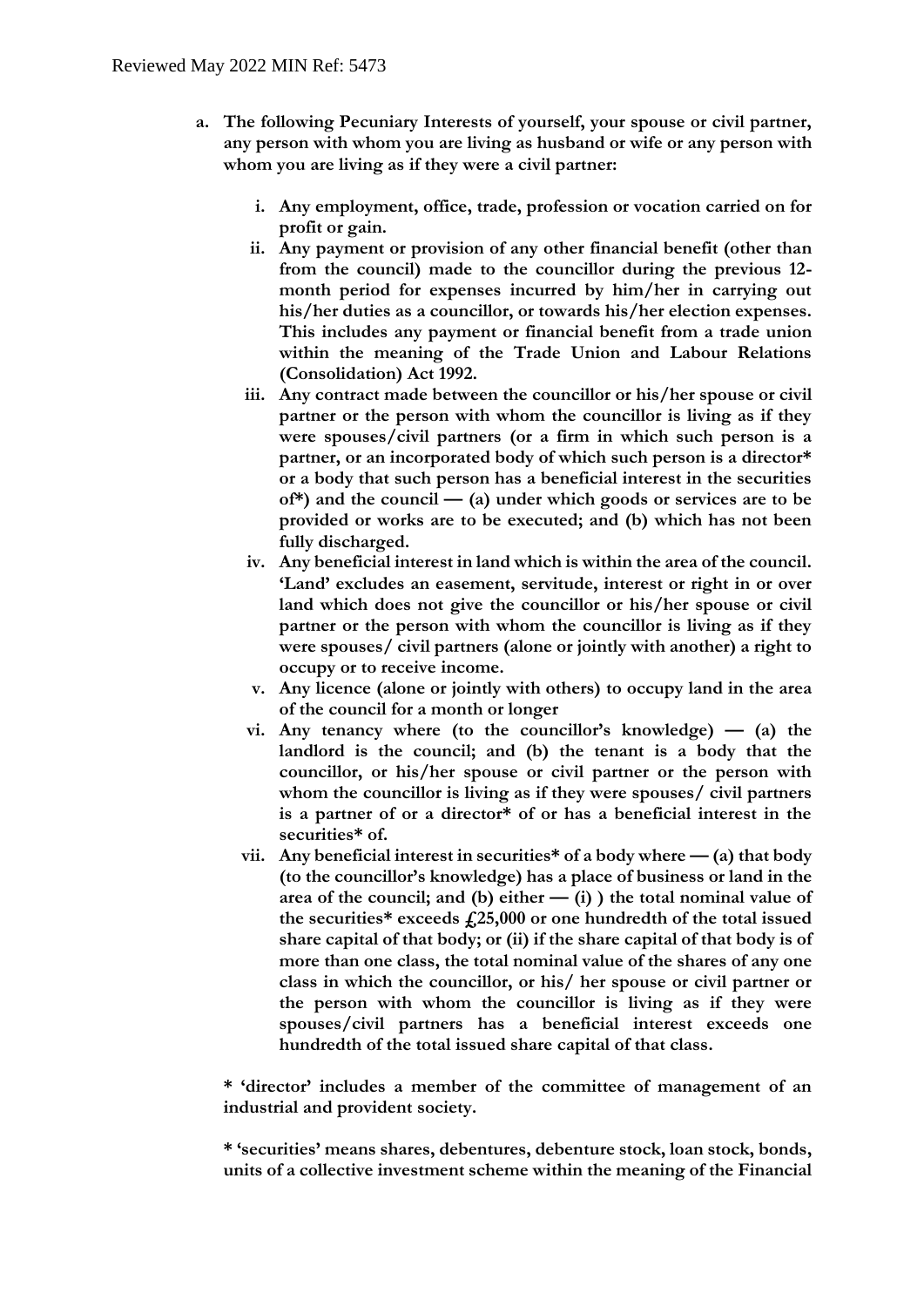**Services and Markets Act 2000 and other securities of any description, other than money deposited with a building society.** 

- **b. The following Non-Pecuniary interests of yourself:**
	- **i. Bodies to which you are appointed or nominated by the authority other than bodies in which the authority has an interest (i.e. outside body appointments).**
	- **ii. Bodies exercising functions of a public nature of which you are a Member (including regional and local enterprise partnerships, other councils, public health bodies, school governing bodies).**
	- **iii. Bodies directed to charitable purposes of which you are a Member (including the Lions, the Masons, a Parochial Church Council; not just bodies registered with the Charity Commission).**
	- **iv. Bodies whose principal purposes include influence of public opinion of policy (including any political party or trade union) of which you are a Member**.
	- **v. Any voluntary work undertaken by you.**
	- **vi. Any role as a trustee.**
- **14. You need only notify the Monitoring Officer of any interests of which you are aware pursuant to paragraph 13 above.**
- **15. Where you become a Member of the authority as a result of a re-election or re-appointment you only need to disclose interests not already entered on the register**.

### **Sensitive Interests**

**16. Where the nature of the interest is such that you consider that the disclosure of the interest could lead to you or a person connected with you being subject to violence or intimidation, (and the Monitoring Officer agrees) details of the interests will not be included in any published version of the register of interests save that the register will state you have an interest the details of which are withheld under section 32(2) of the Localism Act 2011.**

Section 29 of the Localism Act 2011 requires the Monitoring Officer to establish and maintain a register of interests of members of the authority. You need to register your interests so that the public, local authority employees and fellow councillors know which of your interests might give rise to a conflict of interest. The register is a public document that can be consulted when (or before) an issue arises. The register also protects you by allowing you to demonstrate openness and a willingness to be held accountable. You are personally responsible for deciding whether or not you should disclose an interest in a meeting, but it can be helpful for you to know early on if others think that a potential conflict might arise. It is also important that the public know about any interest that might have to be disclosed by you or other councillors when making or taking part in decisions, so that decision making is seen by the public as open and honest. This helps to ensure that public confidence in the integrity of local governance is maintained.

You should note that failure to register or disclose a pecuniary interest as set out at paragraph 13 above is a criminal offence under the Localism Act 2011.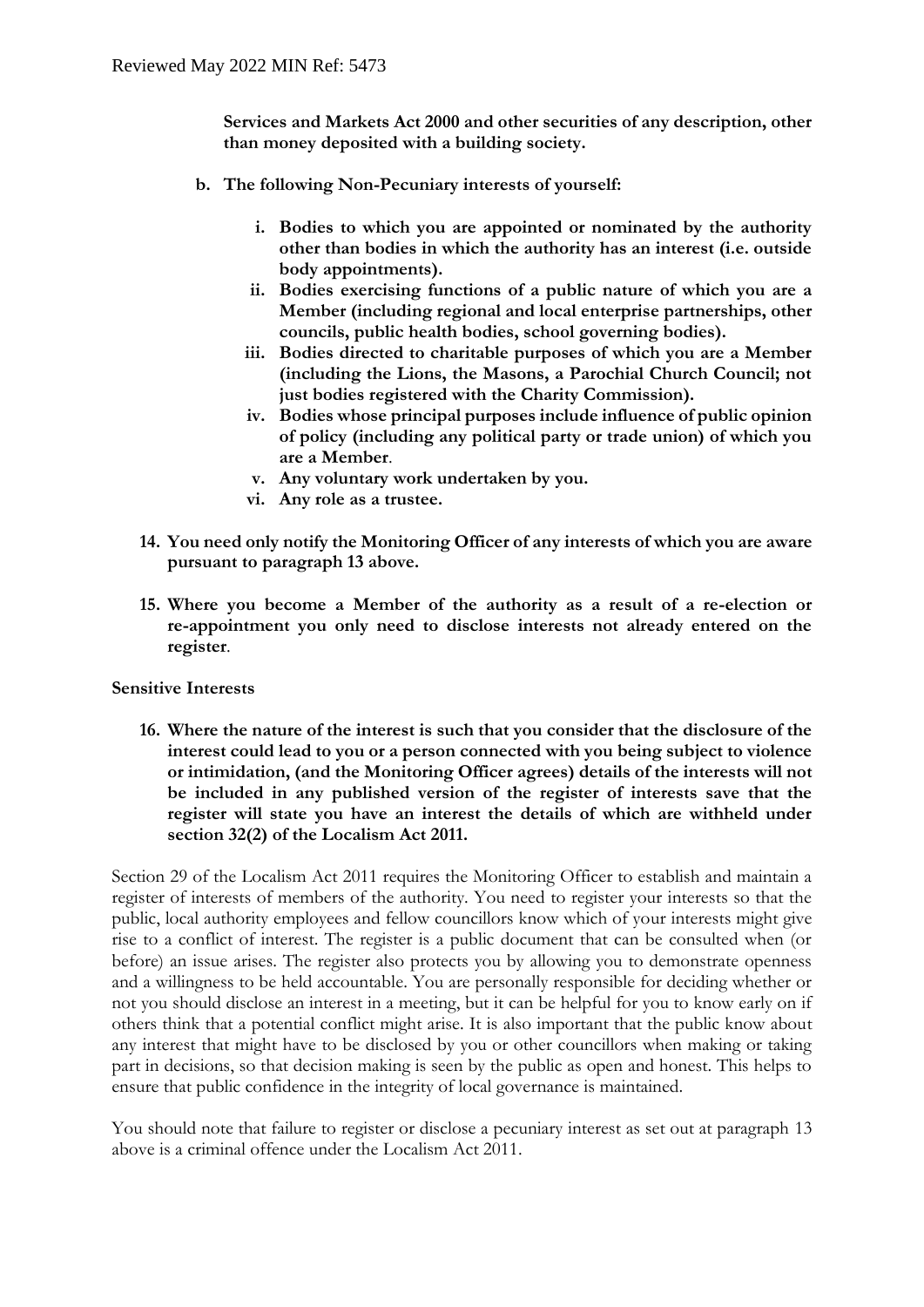#### **Action on Interests**

#### **Pecuniary Interests**

**17. Where a matter arises at a meeting which directly relates to one of your Pecuniary Interests as set out at paragraph 13 above, you must disclose the interest, not participate in any discussion or vote on the matter and must leave the room (or go into the lobby of a virtual meeting) unless you have been granted a dispensation. If it is a 'sensitive interest', you do not have to disclose the nature of the interest, just that you have an interest. Dispensation may be granted in limited circumstances, to enable you to participate and vote on a matter in which you have a pecuniary interest.** 

#### **Non-Pecuniary Interests**

- **18. You have a non-pecuniary interest in any business of the authority where either**
	- **a. it is likely to affect any of the bodies listed in paragraph 13 (b) above;**
	- **b. it is likely to affect any person or body from whom you have within the last six years and in your capacity as a Member accepted an offer of gifts or hospitality with a value of £25.00 or more, or**
	- **c. the decision in relation to that business might reasonably be regarded as affecting your wellbeing, or financial position, or the wellbeing or financial position of a relevant person to a greater extent than the majority of other Council tax payers, rate payers or inhabitants of the Ward affected by the decision**.
- **19. A relevant person is:**
	- **a. A member of your family or any person with whom you have a close association, or**
	- **b. A person or body who employs or has appointed such persons any firm of which they are a partner or any company of which they are Directors.**
- **20. Where you have a non-pecuniary interest in any business of the authority and you attend a meeting of the authority at which that business is considered you must disclose to that meeting the existence and nature of that interest at the commencement of that consideration or when the interest becomes apparent.**
- **21. Paragraph 20 only applies where you are aware or ought reasonably to be aware of the existence of the interest.**
- **22. Where you have an interest but by virtue of paragraph 16 it is not registered in the authority's register of interests you must indicate you have a non-pecuniary interest but need not disclose the sensitive information to the meeting.**
- **23. Subject to sub-paragraph (a) below where you have a non-pecuniary interest in any business of your authority you also have a prejudicial interest in that business**